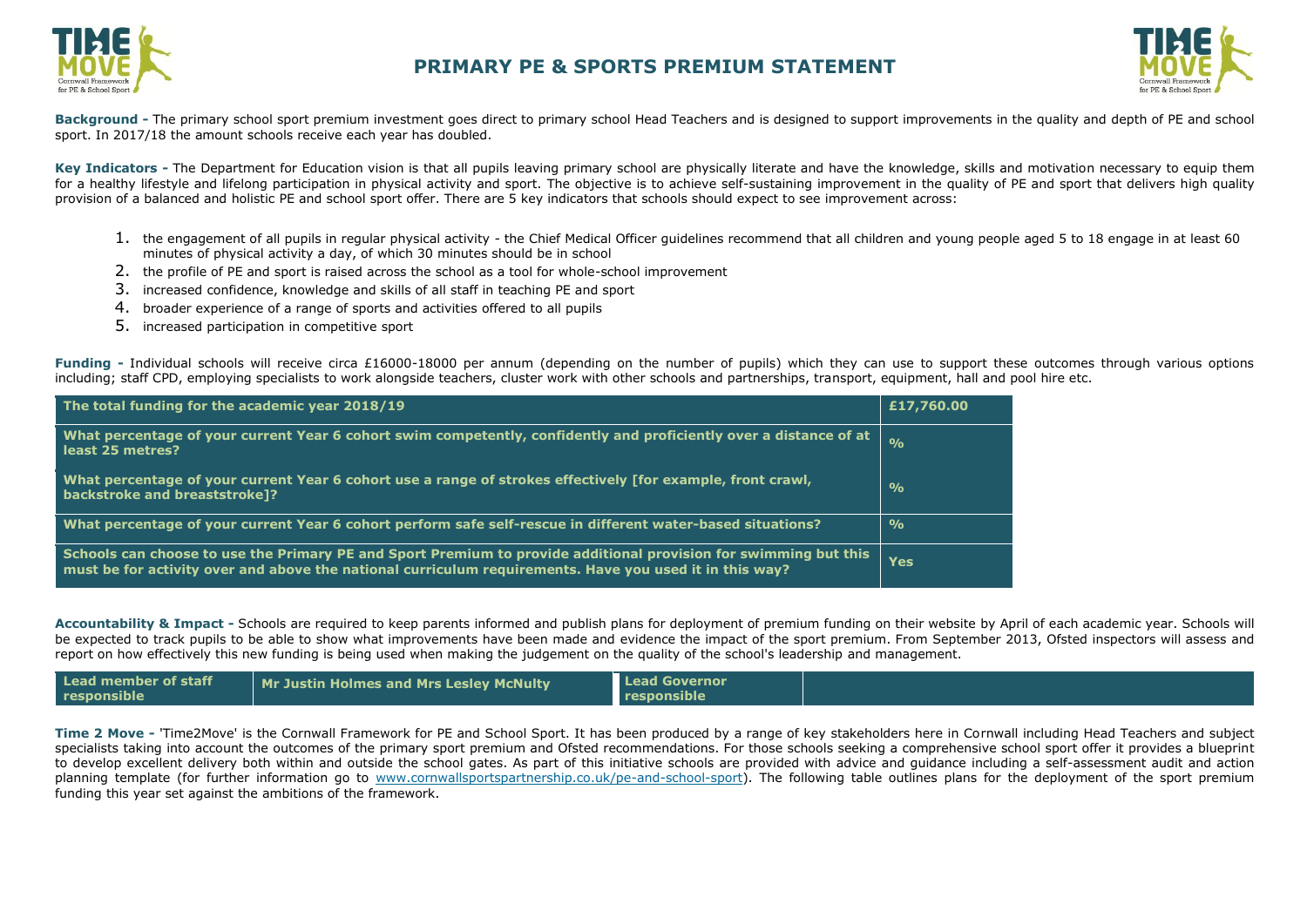



| <b>Area of Focus &amp;</b><br><b>Outcomes</b>                                                                                                                                                                                           | <b>Actions</b><br>(Actions identified through self-review to<br>improve the quality of provision)                                                                                                                                                                                                                                                                                                                                                                                                                               | <b>Funding</b><br>-Planned spend<br>-Actual spend | <b>Impact</b><br>-Impact on pupils participation<br>-Impact on pupils attainment<br>-Any additional impact<br>-Whole School Improvement (Key<br>Indicator 2)                                                                                                                                                                                                                                                                                                                         | <b>Future Actions &amp;</b><br><b>Sustainability</b><br>-How will the improvements<br>be sustained<br>-What will you do next                                                                                                                                                                                                                                                                                                                           |
|-----------------------------------------------------------------------------------------------------------------------------------------------------------------------------------------------------------------------------------------|---------------------------------------------------------------------------------------------------------------------------------------------------------------------------------------------------------------------------------------------------------------------------------------------------------------------------------------------------------------------------------------------------------------------------------------------------------------------------------------------------------------------------------|---------------------------------------------------|--------------------------------------------------------------------------------------------------------------------------------------------------------------------------------------------------------------------------------------------------------------------------------------------------------------------------------------------------------------------------------------------------------------------------------------------------------------------------------------|--------------------------------------------------------------------------------------------------------------------------------------------------------------------------------------------------------------------------------------------------------------------------------------------------------------------------------------------------------------------------------------------------------------------------------------------------------|
| <b>Curriculum</b><br><b>Delivery</b><br>engage young people in a high quality,<br>broad and balanced curriculum                                                                                                                         | Purchase Maths of the day scheme to promote<br>active maths / 30:30 daily<br>Continue to pay for qualified swimming<br>teachers for all key stage 2 children<br>Renewal of PE equipment to ensure that all<br>children are active throughout lessons and not<br>waiting around for equipment (e.g. balls)<br>being inactive. To enable changes in the<br>curriculum to be resourced.                                                                                                                                            | PS - £3100<br>$AS - E$                            | All children to receive high quality PE<br>lessons weekly.<br>More confident and competent staff<br>with enhanced quality of teaching and<br>learning in PE.<br>An increased profile of Physical<br>Education and Sport due to<br>involvement in the Power of 3 (YST<br>Pilot).<br>KS2 classes to use maths of the day to<br>add extra active elements into their<br>teaching of maths.<br>New equipment will enhance the<br>delivery of Arena PE curriculum<br>purchased last year. | Continue to do cross curriculum<br>learning.<br>Continue to get every child to<br>swim 25m before the end of KS2.                                                                                                                                                                                                                                                                                                                                      |
| <b>Physical Activity,</b><br><b>Health &amp; Wellbeing</b><br>all young people are aware of health<br>related issues and are supported to<br>make informed choices to engage in an<br>active and healthy lifestyle<br>(Key Indicator 1) | New playground equipment to support physical<br>activity at break times through the introduction<br>of playtime zones to encourage positive<br>physical play opportunities.<br>Bikeability to be offered to year 6 children.<br>Scooter sessions for KS1<br>Introduce a wider range of sporting activities -<br>after-school clubs (Go Active) - Tuesdays /<br>Wednesdays.<br>Investigate ways of developing healthy eating<br>and lifestyle choices throughout the school.<br>Continue with Children's University and all that | PS - £4000<br>$AS - E$<br>PS - £1500              | Children taking part in positive physical<br>experiences - improving concentration,<br>attitudes to work, behaviour and self-<br>esteem.<br>Children will have a better<br>understanding of the benefits of<br>physical activity. These include the<br>dangers of poor diet, inactivity,<br>smoking and other activities that<br>undermine health.<br>More children will choose to do                                                                                                | Continue to monitor the quality of<br>lunchtime activities offered, and<br>purchase the necessary<br>equipment to improve it.<br>Continue to ensure all children are<br>safe when travelling to school on<br>their bikes and scooters.<br>Ensure a wide range of sporting<br>activities are enjoyed and<br>participated in during the<br>academic year.<br>Monitor children's food choices<br>during break and lunch.<br>Promote Children's University |
| <b>Diverse &amp;</b><br><b>Inclusive</b>                                                                                                                                                                                                | it represents. Encouraging children to take part                                                                                                                                                                                                                                                                                                                                                                                                                                                                                | $AS - E$                                          | physical activity outside of school,                                                                                                                                                                                                                                                                                                                                                                                                                                                 | involvement. Termly celebrations                                                                                                                                                                                                                                                                                                                                                                                                                       |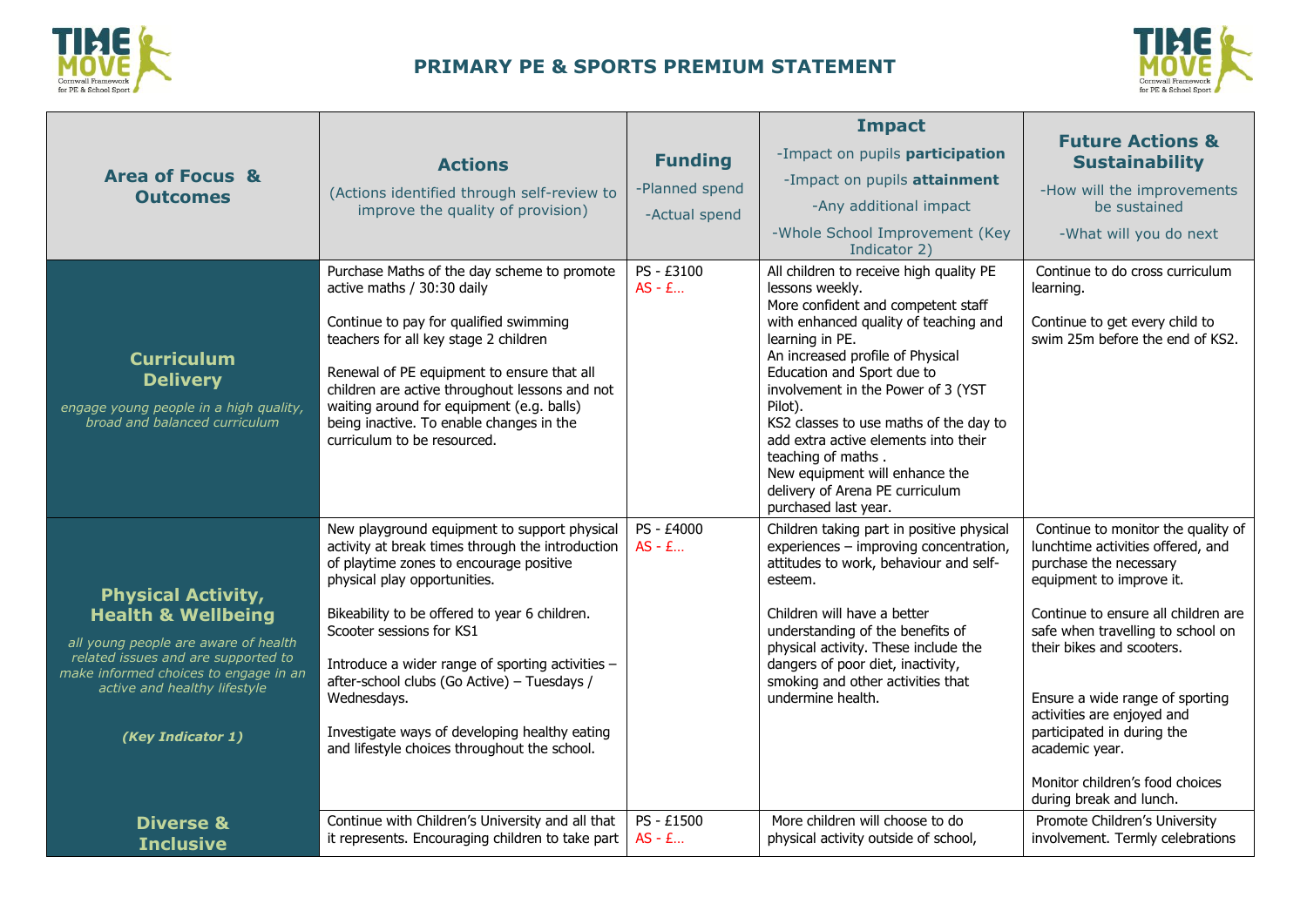



| provide a fully inclusive offer that<br>recognises the diverse needs of specific<br>groups and identifies tailored<br>opportunities for all young people<br>(Key Indicator 4)                  | in sporting activities outside of school. Making<br>links with sports clubs in the area and making<br>parents aware that this opportunity exists.<br>£100<br>Children to take part in one off sporting<br>activities based on non-traditional activities<br>e.g. hand ball, hula hooping etc.<br>Surfs up $-$ surfing experience for Years 5 and<br>6                                                                                                                                                                 |                              | resulting in a greater love of sports<br>from an earlier age.<br>Gain a valuable experience that they<br>will share with their family or / and help<br>them gain a greater confidence of open<br>water and outside activities. | for involvement and achievement.<br>Continue to make sure all children<br>are aware of beach safety (as we<br>live in Cornwall) Invite RNLI in to<br>talk to the children.                                                                                   |
|------------------------------------------------------------------------------------------------------------------------------------------------------------------------------------------------|-----------------------------------------------------------------------------------------------------------------------------------------------------------------------------------------------------------------------------------------------------------------------------------------------------------------------------------------------------------------------------------------------------------------------------------------------------------------------------------------------------------------------|------------------------------|--------------------------------------------------------------------------------------------------------------------------------------------------------------------------------------------------------------------------------|--------------------------------------------------------------------------------------------------------------------------------------------------------------------------------------------------------------------------------------------------------------|
| <b>Competitions</b><br>Provide a well organised, appropriate<br>and enjoyable programme of<br>competitions and festivals for students<br>of all abilities<br>(Key Indicator 5)                 | Work with other local primary schools to<br>organise sports fixtures - in contact with local<br>schools for Summer term.<br>Transport to participate in additional<br>competitions and fixtures including the annual<br>swimming gala, Bodmin College events etc.<br>Acquire new school netball kits to look<br>professional when playing fixtures against<br>other schools - out of stock - need to reorder.<br>Review of Sports Day and the activities<br>involved - purchase of equipment and<br>resources needed. | PS - £900<br>$AS - E$        | Will increase numbers of pupils taking<br>part in the swimming gala.<br>Two teams (netball and football) will<br>participate competitive opportunities<br>within the local area.                                               | Develop links further with local<br>primary schools to take part in<br>more sporting fixtures throughout<br>the year.<br>Build partnerships with Callywith<br>College (Truro and Penwith<br>College)<br>Build partnerships with the<br><b>Bodmin Cluster</b> |
| <b>Leadership, Coaching</b><br>& Volunteering<br>provide pathways to introduce and<br>develop leadership skills                                                                                | Go Active to develop teachers own knowledge<br>and understanding of PE<br>Encourage children to run sports clubs at<br>lunch.                                                                                                                                                                                                                                                                                                                                                                                         | <b>PS - £500</b><br>$AS - E$ | Children will gain skills through Go<br>Active.<br>Children will be trained to plan, carry<br>out and review activities building their<br>confidence in becoming natural sports<br>leaders.                                    | Develop links with new local<br>college.<br>4 teachers being up skilled<br>Children developing own sports<br>clubs at lunchtimes                                                                                                                             |
| <b>Community</b><br><b>Collaboration</b><br>ensure opportunities for young people of<br>all abilities to extend their school<br>activity transitioning into sustained<br>community based sport | Engage with local club/coach to deliver extra-<br>curricular/after school clubs in non-traditional<br>activities e.g. Archery etc.<br>YST membership<br>Tennis and cricket taster sessions - promoting<br>new club for children to join at the weekends.                                                                                                                                                                                                                                                              | PS - £ 600<br>$AS - E$       | Will increase numbers of pupils<br>participating in an increased range of<br>opportunities - archery                                                                                                                           | Continue membership with the<br>YST to deliver targeted<br>improvements Physical Education<br>and School Sports.<br>Continue to develop links local<br>sporting clubs.<br>Introduce more variety of<br>workshops                                             |
| <b>Workforce</b>                                                                                                                                                                               | To develop our teachers professional                                                                                                                                                                                                                                                                                                                                                                                                                                                                                  | PS - £7000<br>$AS - E$       | 4 teachers and 4 teaching assistants<br>will be more confident and competent                                                                                                                                                   | Questionnaire to teachers to find<br>out where they feel they need                                                                                                                                                                                           |